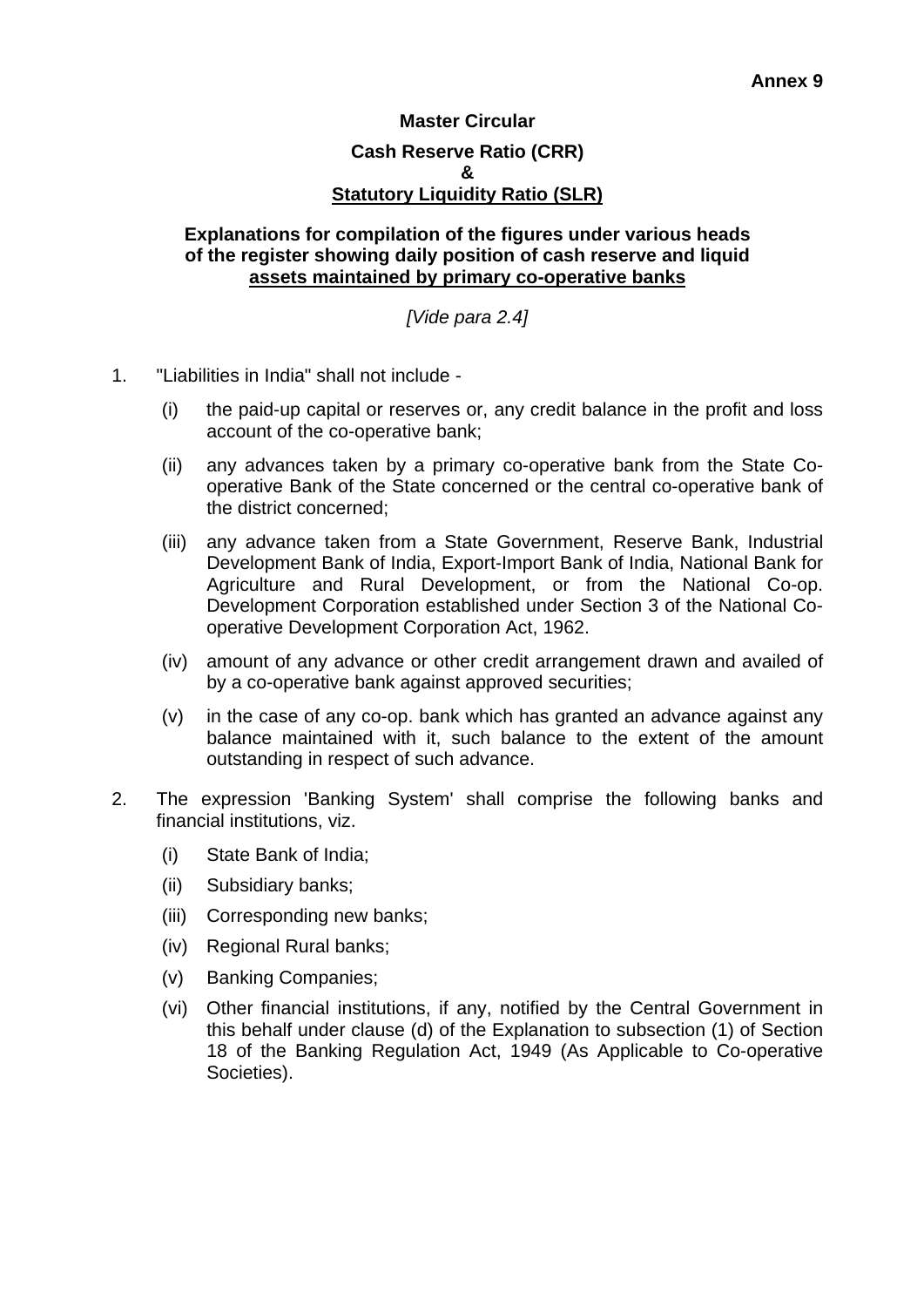- 3. Time liabilities include fixed deposits, cash certificates, cumulative and recurring deposits, time liabilities portion of savings bank. deposits, staff security deposits, margins hold against letters of credit if not payable on demand and fixed deposits held as security for advances subject to item l(v) above.
- 4. Fixed deposits will include (i) employees' provident fund deposits, (ii) staff security deposits, (iii) recurring deposits, (iv) cash certificates, (v) call deposits requiring notice period of more than 14 days, (vi) provident deposits, (vii) other miscellaneous deposits like earnest money deposits of contractors etc.
- 5. Demand liabilities include current deposits, demand liabilities portion of savings bank deposits, margins held, against letters of credit/ guarantees, balances in overdues fixed deposits, cash certificates and cumulative,/recurring deposits, outstanding telegraphic and mail transfers, demand drafts, unclaimed deposits, credit balances in the cash credit accounts and deposits held as security for advances which are payable on demand.
- 6. Current deposits will include (i) call deposit which require a notice period of 14 days or less (ii) credit balance in cash credit account, (iii) fixed deposits matured but. not withdrawn etc.
- 7. "net balance in current accounts" shall, in relation to a co-op. bank, mean the excess, if any, of the aggregate of the credit balances in current account maintained by that co-op. bank with the State Bank of India or a subsidiary bank or a corresponding new bank over the aggregate of the credit balances in current accounts held by the said banks with such co-op bank;
- 8. For the purpose of computation of liabilities, the aggregate of the liabilities of a co-op. bank to the State Bank of India, a subsidiary bank, a corresponding new bank, a Regional Rural bank, a banking company or any other financial institution notified by the Central Government in this behalf shall be reduced by the aggregate of the liabilities of all such banks and institutions to the co-op. bank;
- 9. Other demand and time liabilities include interest accrued on deposits, bills payable, unpaid dividends and suspense account balances representing amounts due to other banks or public.
- 10. Money at call and short notice obtained from outside the 'Banking System' (say from Life Insurance Corporation, Unit Trust of India, etc.) should be shown against Item No. II.
- 11. If a bank cannot segregate from the total of 'other demand liabilities' and 'time liabilities', the liabilities to the 'Banking System', the entire 'other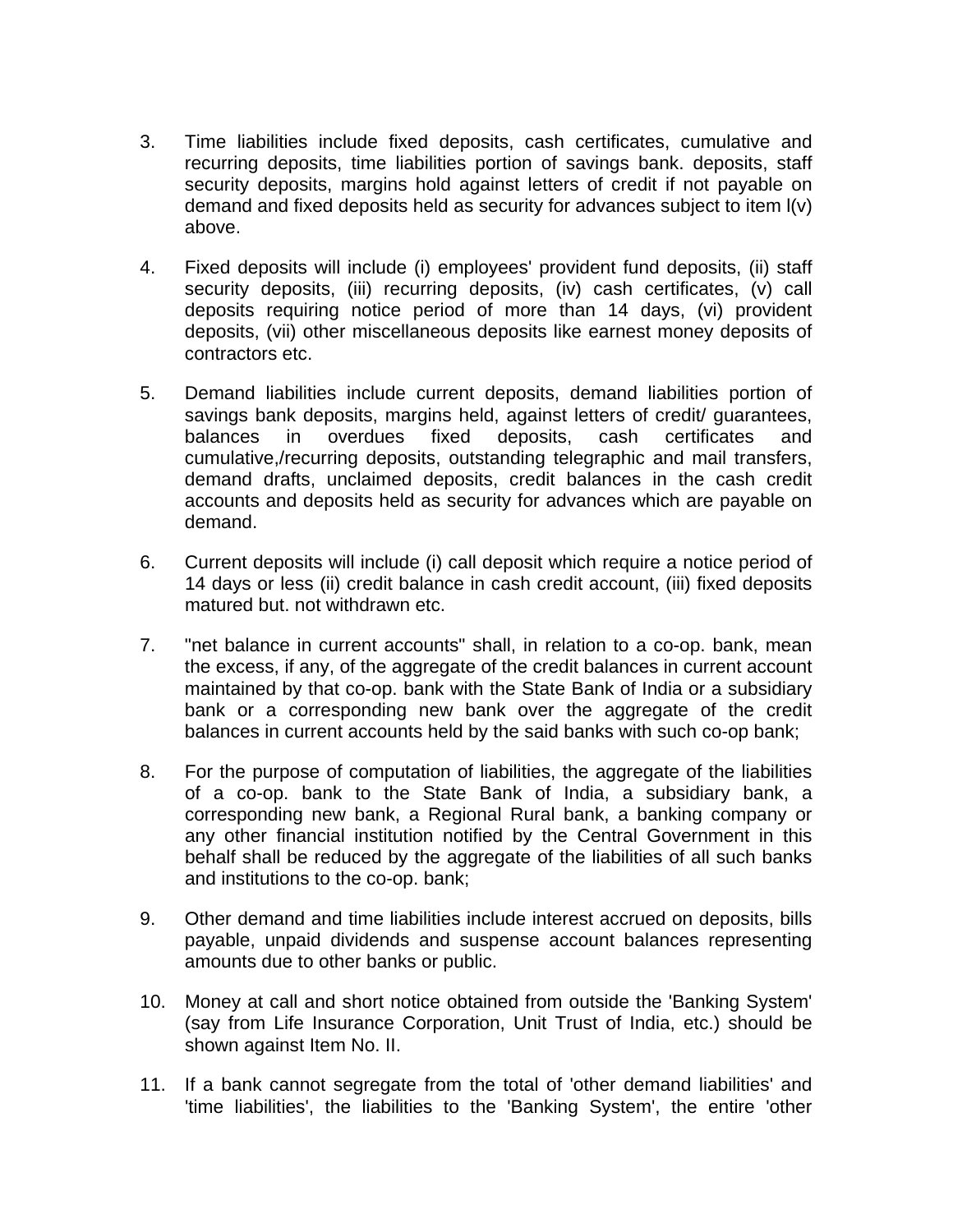demand liabilities' and 'time liabilities' may be shown against Item viz., Liabilities in India to others -

- (i) demand liabilities, and
- (ii) time liabilities as the case may be.
- 12. Only demand and time borrowings other than those excluded under clause (a)

(ii) and (iii) of the explanation to Section 18(l) of the Banking Regulation Act, 1949 (As Applicable to Co-operative Societies) should be shown against this item.

- 13. 'Other demand liabilities' and 'other time liabilities ' as the case may be, will include deposits unclaimed for more than ten years, provisions in the nature of outside liabilities (such as provision for income tax and other taxes payable, audit fees payable, establishment charges payable etc.), interest payable, bonus payable, bills payable, dividend payable, share suspense, other suspense and sundry, items (which are outside liabilities) etc.
- 14. In case the co-op. bank has taken an advance against any balance maintained with the State Co-operative Bank of the State concerned or with the central co-operative bank of the district concerned, such balance to the extent to which it has been drawn against or availed of shall not be deemed to be cash maintained in India.In computing the amount for the purpose the following shall be deemed to be cash maintained in India, namely;
	- (i) any cash or balances maintained in India by a co-operative bank, with itself or with the State Co-operative Bank of the State concerned, or in current account with the Reserve Bank or by way of net balance in current accounts, and, in the case of a primary co-operative bank, also any balances maintained with the central co- operative bank of the district concerned, in excess of the aggregate of the cash or balances required to be maintained under Section 18;
	- (ii) any net balance in current account.
- 15. Assets with the 'Banking System' in India comprise;
	- (i) Balances with the 'Banking System' in current accounts (a) with public sector banks and (b) with all other banks and notified financial institutions;
	- (ii) Balances with banks and notified financial institutions, in all other accounts,
	- (iii) Funds made available to the 'Banking System' by way of loans or deposits repayable at call or short notice of a fortnight or less;